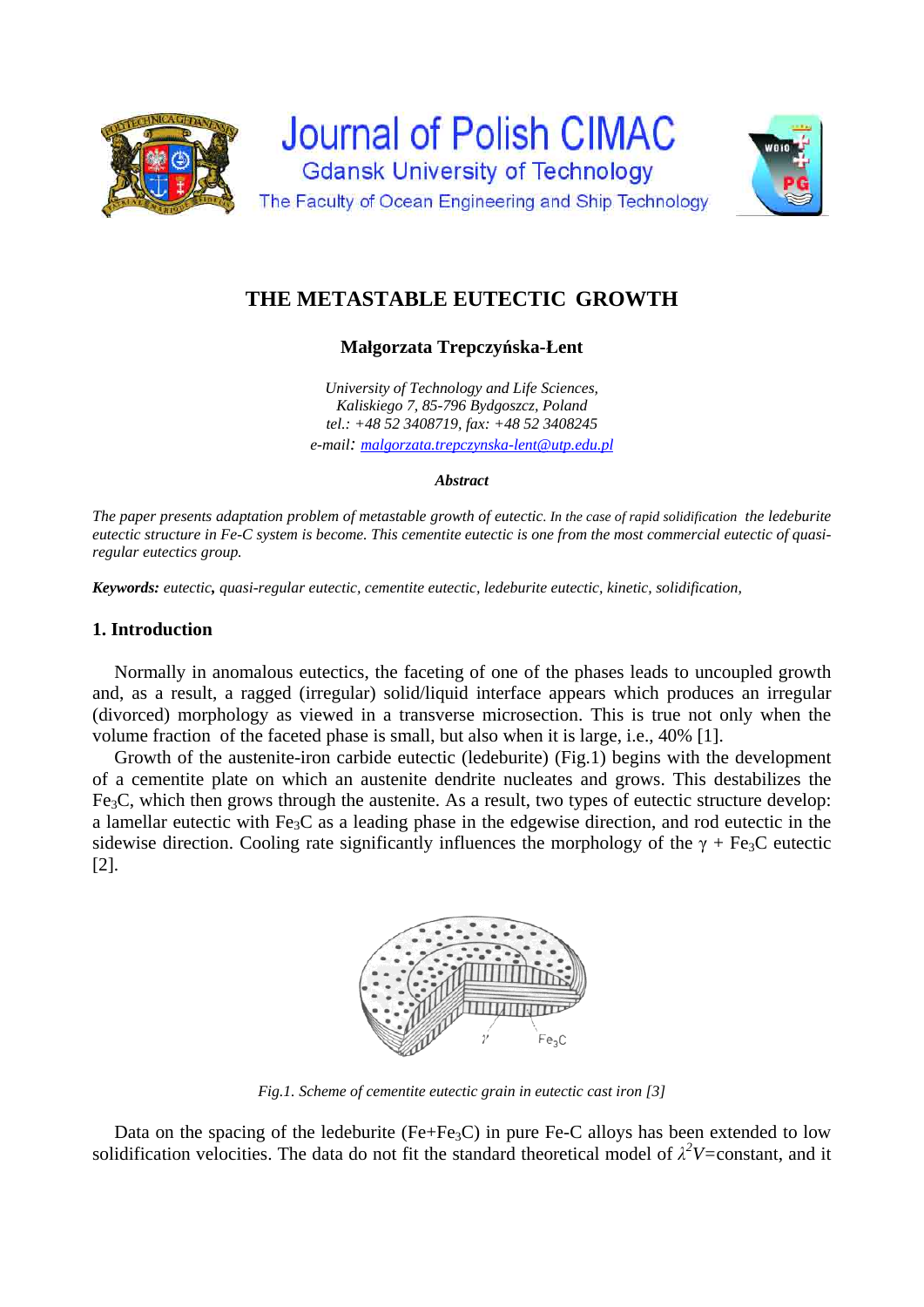is suggested that this result may be related to the faceted nature of the  $Fe<sub>3</sub>C$  component of the ledeburite eutectic [4].

## **2. The ledeburite eutectic growth**

Eutectic growth characterized by the cooperative growth of two solid phases from a liquid is an important pattern in crystal growth, and has been attracting much attention [5].

Eutectic alloys can grow into the lamellar - or rod - like regular structures or other anomalous structures. The exact morphology of a eutectic alloy depends on the crystal features of the products and their relative volumes [6].

Theoretical treatments of eutectic growth give relationships between undercooling *ΔT*, lamellar spacing *λ*, and growth velocity *V* of the general form :

$$
\Delta T = K_1 \lambda V + \frac{K_2}{\lambda} \tag{1}
$$

where  $K_1$  and  $K_2$  are constants related to the material properties. Quasi-regular eutectics (like Fe-Fe3C) are assumed to grow at the extreme, i.e. at maximum velocity or minimum undercooling. This leads to the well known relationships [7]:

$$
\Delta T = 2\sqrt{K_1 + K_2} + \sqrt{V} = K_3\sqrt{V}
$$
\n(2)

$$
\lambda = \sqrt{\frac{K_2}{K_1}} / \sqrt{V} = K_4 \sqrt{V}
$$
\n(3)

Parameter, influencing the kind of eutectic received, is the fraction of the volume *g<sup>α</sup>* occupied by one of eutectic phases. Quasi-regular eutectic solidification near the highest value of *gα*, which is over 0,4. They are characterized by lamellar-fibrous morphology. The typical feature of quasiregular eutectics, is much about equal volumetric contribution of both eutectic phases and the growth of one of the phases in the shape of the wall crystal [3].

The characteristic of this group is that although they are in the anomalous (faceted/nonfaceted) class almost regular micro-structures can be observed in these eutectics. In the quasi-regular eutectics the high degree of regularity may result from the fact that the faceted phase forms the matrix. Therefore, despite a high entropy of solution value, faceting may be prevented and the unpredicted appearance of almost regular microstructures can be explained [1].

The growth kinetics (Fig.2) of the faceted phase activates a defect mechanism for growth, which produces a very anisotropic growth behavior. The undercooling of grey (Fe-C) eutectic is much higher than the one for white  $(Fe-Fe<sub>3</sub>C)$  eutectic. This is so for two reasons. The concentration difference between the two phases is much higher in Fe-C than in Fe-Fe<sub>3</sub>C (thus requiring a higher diffusion flux of carbon) [7].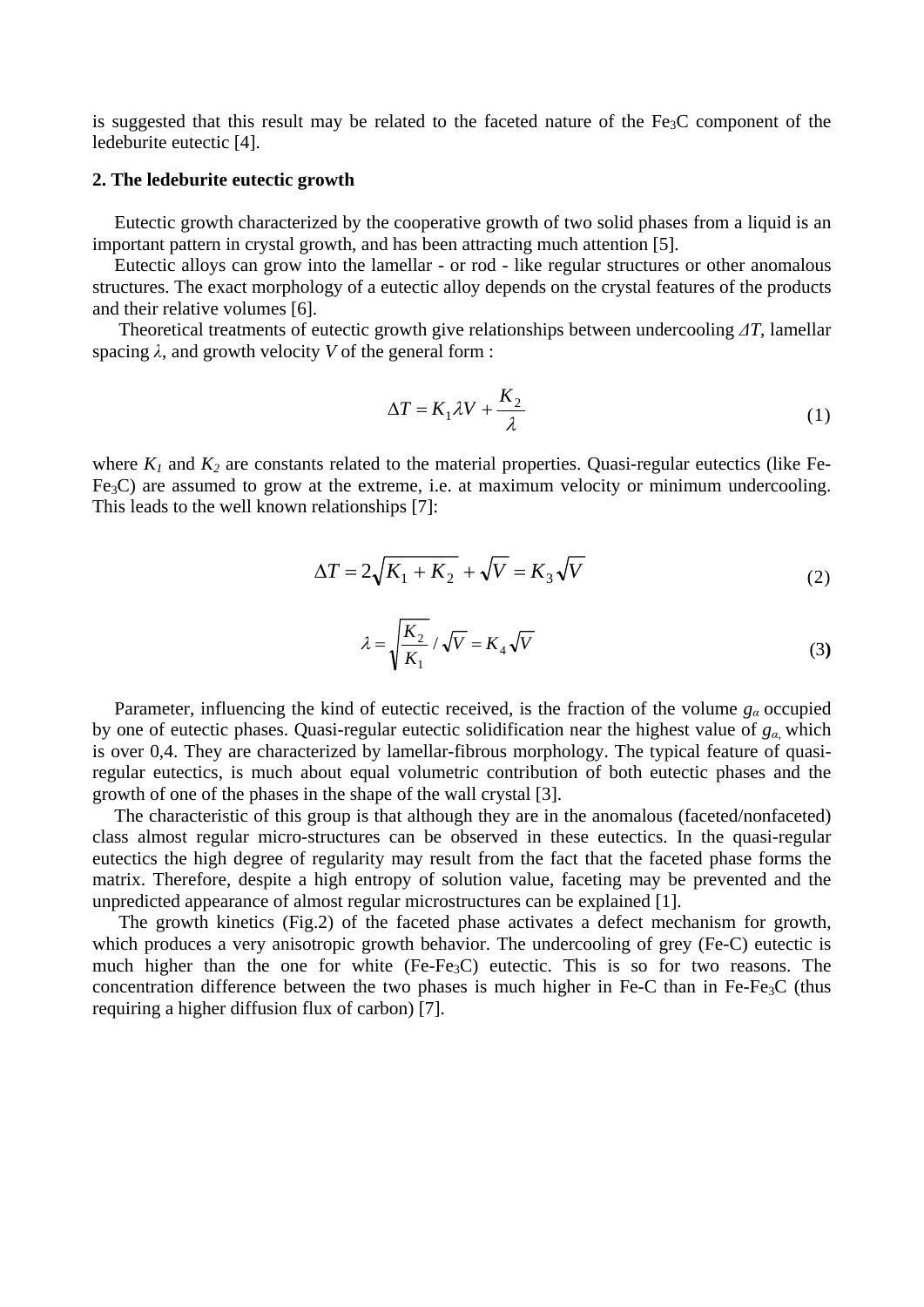

*Fig. 2. Schematic of the growth kinetics of gray and white iron eutectics [8]* 

The unidirectional solidification conditions with an apparent temperature gradient along heat conduction direction also influence the growth of eutectic cementite. As for the eutectic growth, the structures are controlled by the ratio of the temperature gradient (*G*) to the growth rate (*R*). A relatively high *G/R* value results in a quasi-regular lamellar structure with edgewise growth and a smaller  $G/R$  value leads to a ledeburite structure with cooperation growth of austenite and Fe<sub>3</sub>C. Therefore, the straight eutectic cementite in a strip-cast specimen can be attributed to the domination of the edgewise growth. And the triangular prisms comprising one carbon atom and six surrounding iron atoms are arranged along the C-axis parallel to the heat conduction direction. Consequently, the cementite of the strip-cast specimen has straight interfaces and a distinct texture close to the close packed  $[001]$ <sub>c</sub> direction [9].

#### **3. Nucleation metastable eutectic**

The grain density data are as follows for the white eutectic:

$$
N_{w}(m^{-2})=5.0x10^{5}+1.0x10^{4}T
$$
\n(4)

 $\overline{T}$  is the cooling rate [10].

The research indicated that total number of nucleation was given by  $N = A \times (\Delta T)^n$  where  $\Delta T$ is the undercooling with respect to the equilibrium temperature of the phase transformation, *A* and *n* are constants reflecting the inoculation treatment.

The real volume fractions of cementite  $(f_c)$  eutectics can be described by:

$$
f_c = \frac{f_{ce}}{f_{ge} + f_{ce}} \{1 - \exp[-(f_{ge} + f_{ce})]\}
$$
 (5)

where  $f_{ce}$  are the extended volume fractions of cementite eutectics, which, in turn, can be given by: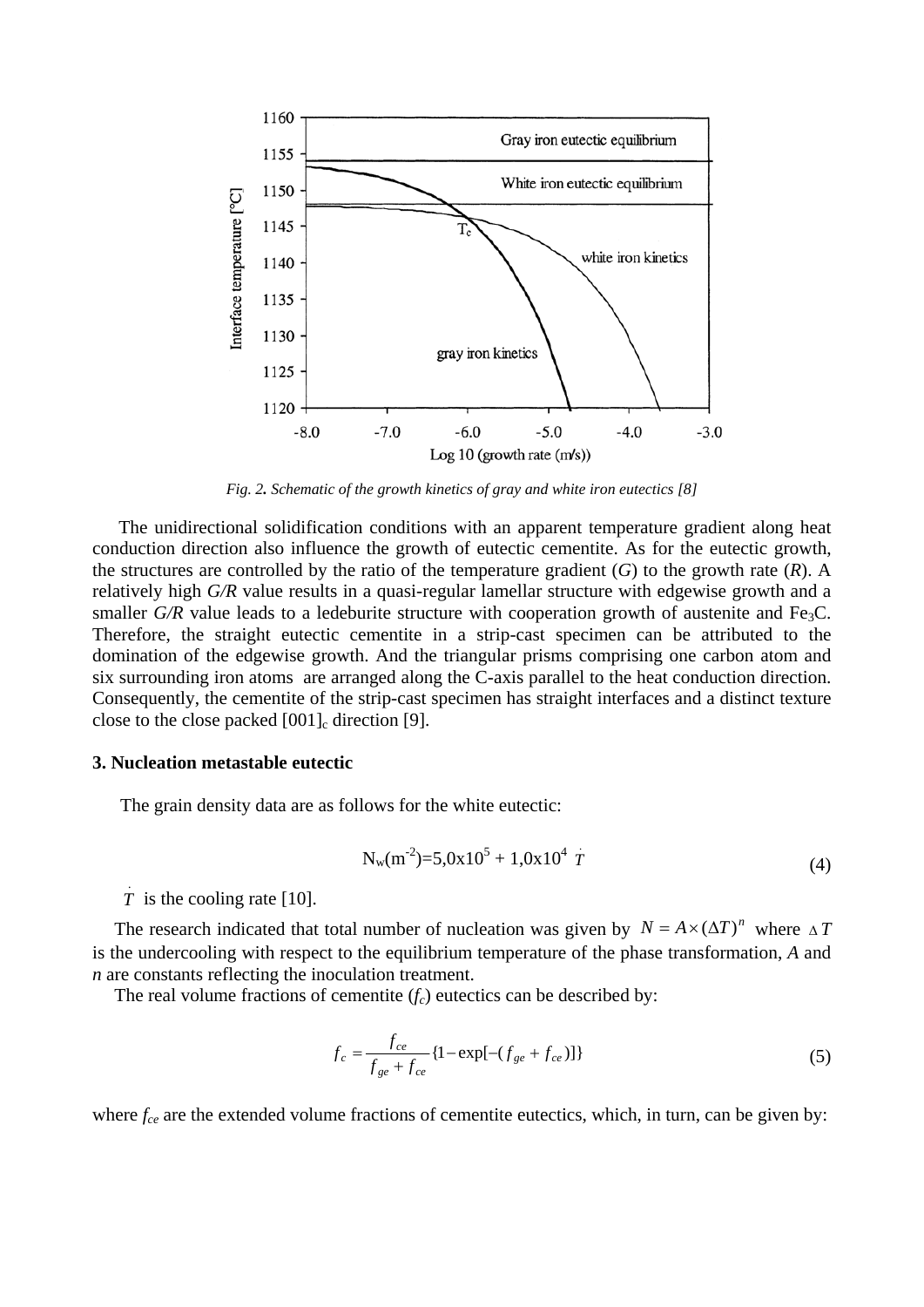$$
f_{ce} = \frac{4}{3} \pi N_c R_c^3 = \frac{4}{3} \pi N_c (u_c t)^3 = \frac{4}{3} \pi N_c [\mu_c (T_{mst} - T)^2 t]^3
$$
 (6)

Equation (6) assume spherical geometry, where  $R_c$  are the mean radii of either the cementite cells;  $N_c$  is the numbers of cementite eutectic cells, per volume or cell densities; and *t* is the time [11].

The growth rate for cementite eutectic  $(u<sub>c</sub>)$  can be related to the degrees of undercooling through Eqs. (7), according to theoretical treatments on eutectic growth:

$$
u_c = \mu_c \Delta T_c^2 \tag{7}
$$

where

$$
\Delta T_c = T_{mst} - T \tag{8}
$$

In Eqs. (7, 8)  $\Delta T_c$  is the undercooling for cementite eutectic, and  $\mu_c$  are their respective growth coefficients; and  $T_{mst}$  are the metastable equilibrium temperatures of the cementite eutectics [11].

As shown in Fig. 3, the distribution pattern of the eutectic cementite changes from the networklike form to a discontinuous plate-like form with increasing carbon content. Research has also confirmed that the morphology of Fe3C changes from ledeburitic to plate like as the undercooling is increased. Studies of directional solidification have indicated that the cooling rate as the austenite begins to crystallize into a columnar dendrite increases and the local solidification time of the austenite crystallization decreases with increasing carbon content, respectively. As mentioned, the cooling rate of the cast iron strips produced by using strip casting ranged within  $10^2$ - $10^3$  °C s<sup>-1</sup>. This high cooling rate accompanied with high carbon content could lead to high undercooling which enhances the formation of discontinuous plate-like eutectic. Moreover, the growth direction of plate-like cementite of high carbon specimens,  $[001]_c$ , also resulted from the edgewise growth along the heat conduction direction [9].



*Fig. 3. The morphology and microtexture of the eutectic cementite in strips with different compositions: (a) 2,6C-/4,0Si; (b) 3,5C-2,1Si [9]*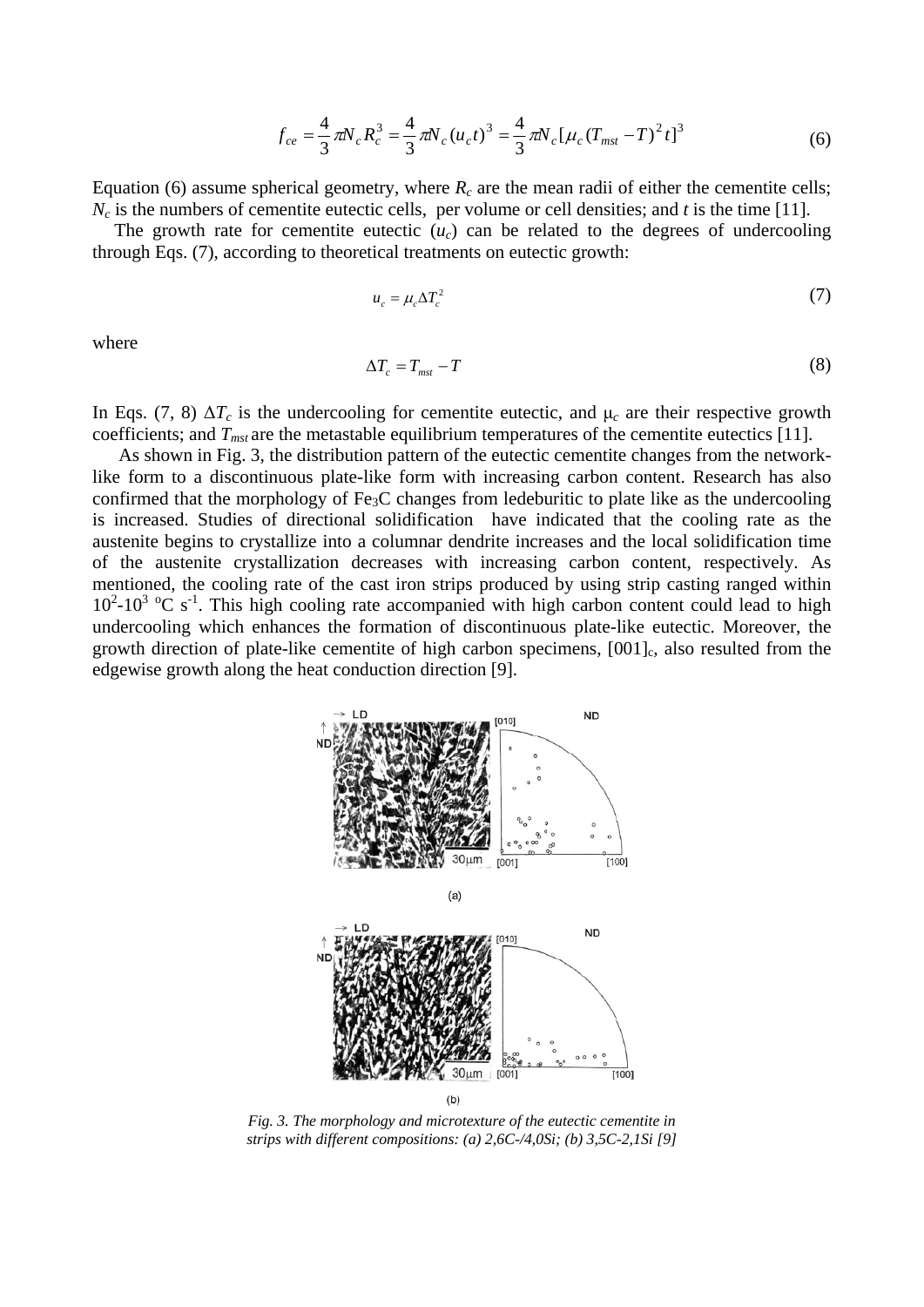#### **4. The microsegregation in white eutectic**

It was proved that microsegregation of various elements had a significant effect on stable to metastable transition as well as the solid-state transformation or heat treatment. The microsegregation behavior is quite different among various elements, for example, silicon segregates negatively during stable while positively in metastable solidification; manganese segregates positively in both reactions, which makes the content of manganese in liquid increase during solidification. Therefore, stable and metastable eutectic equilibrium temperature must be calculated as a function of silicon and manganese concentration in the liquid.

At any time *t*, the distribution of the element *X* in liquid, white eutectics was approximately given by:

$$
\left\langle X \right\rangle_{white}^{\prime} = K_{X,white} \left\langle X \right\rangle_{1...}^{\prime}
$$
 (9)

where  $\langle X \rangle_{white}^t$  are concentrations of *X* element in white eutectic at time *t*,  $\langle X \rangle_{white}^t$  is partition coefficient of *X* element in liquid and white eutectic, and  $\langle X \rangle_{L}^t$  is content of *X* element in liquid at time *t* [12].

The partition coefficients  $k_{Si,g}$  and  $k_{Si,w}$  are calculated using the following relationships:

$$
k_{Si,g} = 1,70 - 0,31c_{Si} - 2,05c_{Si}^2 \tag{10}
$$

$$
k_{Si,w} = 0.88 - 0.05c_{si} \tag{11}
$$

where  $c_{Si}$  is the silicon concentration expressed in weight percent [8].

The eutectic temperatures white iron eutectics are obtained by:

$$
T_w = 1147.2 - 6.93(c_{Si} + 2.5c_p) - 1.717(c_{Si} + 2.5c_p)^2
$$
\n(12)

Where  $c_p$  is the concentration of phosphorus, which is assumed to be constant [8].

As for the silicon effect, the primary action of silicon in controlling the morphology of white cast irons is to produce the rod eutectic form of ledeburite. In other words, the morphology of cementite changes from a plate-like eutectic for plane front growth to a rod eutectic for cellular and dendritic growth due to the effect of silicon. The reason for this is that the solubility in Fe<sub>3</sub>C, which is known to be extremely low, results in a significant solute buildup in the liquid at the  $Fe<sub>3</sub>C$ - liquid interface and this could give rise to the rod facet formation. This cooperative eutectic growth occurs at right angles to the primary  $Fe<sub>3</sub>C$  plate, that is, the rod-like structure grows perpendicular to the plate like cementite, and will result in curved interfaces and a random growth direction [9].

## **5. Discussion**

Eutectic alloys can grow into the lamellar - or rod - like regular structures or other anomalous structures. The exact morphology of a eutectic alloy depends on the crystal features of the products and their relative volumes [13]. Evolution of solidification microstructures can be the strategic link between materials processing and materials behavior. The eutectic structure is the basis of most commercial casting alloys, and thus, the properties of these alloys strongly depend on the amount